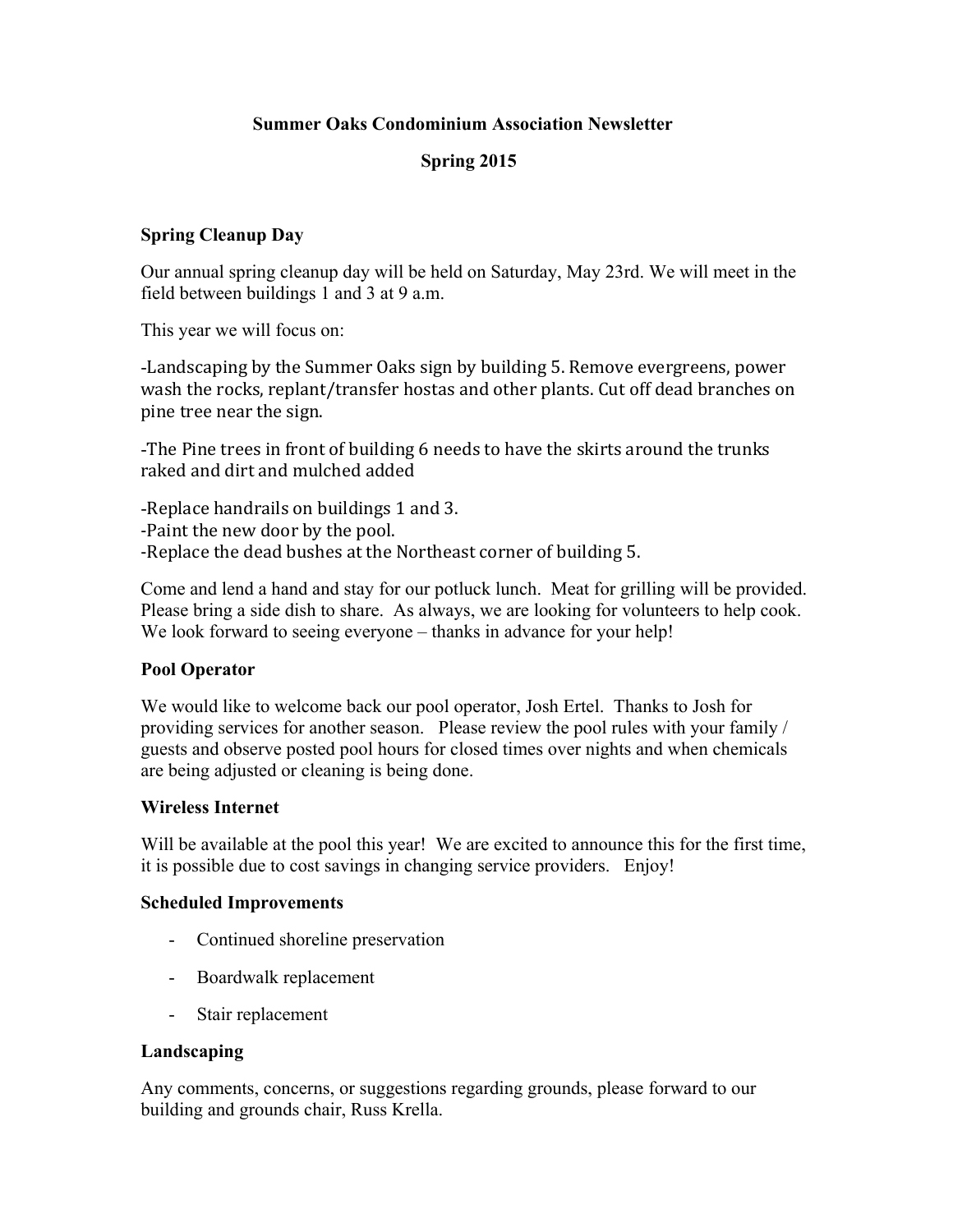## **Riedel Electric**

The breakers on buildings 1 and 3 are getting older. We have contacted Riedel Electric and they are offering a discount for mult-unit work before breakers go bad. The price to install a new 100 amp breaker will be \$85 (as a group before they go bad), and the price to replace the same breaker after it goes bad through Riedel would be \$130.

Letting the breakers go bad before changing them out can damage the bus bar in the metering equipment which can lead to faster breaker failure or metering equipment replacement.

Residents in buildings 1 and 3 will receive an email asking if they would like to participate in this service.

## **Grounds and Pets**

Please observe good common sense and pay attention to the rules regarding grounds and pets. Particularly, abide by leash laws, clean up after pets and do not walk pets inside pool area or tennis courts. Remember NO driving on any lawn areas as we have numerous septic fields that are easily damaged by this.

### **Dumpsters**

Residents may not discard televisions, electronic equipment, microwaves, grills, furniture etc… as it costs the Association extra fees. Also, any items they want to discard MUST fit into the dumpster. Contact the Property Manager for assistance with large item removal and coordination.

#### **Boat and Trailer Parking**

Remember, no vehicle, boat, trailer, snowmobile, motor home, etc. may be stored on condominium property. Storage is defined as leaving such vehicle in areas reserved for parking for more than 9 days. The Board will be enforcing this rule and violators will have their boats / trailers removed at their own expense. Please note that you may not store your boats, trailers, etc. on the storage unit property owned by John Kassner unless you make arrangements with him.